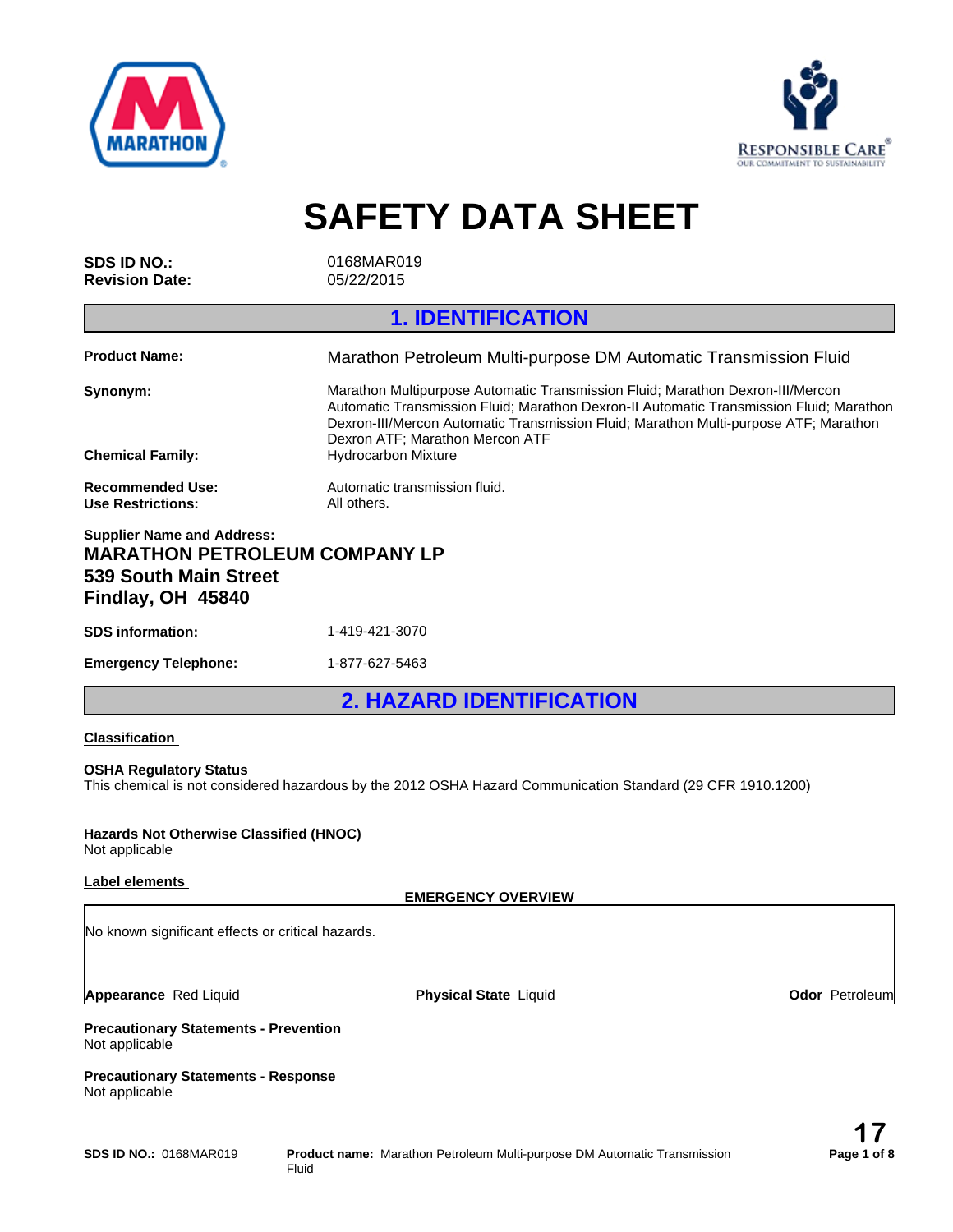# **Precautionary Statements - Storage**

Not applicable

#### **Precautionary Statements - Disposal** Not applicable

# **3. COMPOSITION/INFORMATION ON INGREDIENTS**

 $\overline{\phantom{a}}$  ,  $\overline{\phantom{a}}$  ,  $\overline{\phantom{a}}$  ,  $\overline{\phantom{a}}$  ,  $\overline{\phantom{a}}$  ,  $\overline{\phantom{a}}$  ,  $\overline{\phantom{a}}$  ,  $\overline{\phantom{a}}$  ,  $\overline{\phantom{a}}$  ,  $\overline{\phantom{a}}$  ,  $\overline{\phantom{a}}$  ,  $\overline{\phantom{a}}$  ,  $\overline{\phantom{a}}$  ,  $\overline{\phantom{a}}$  ,  $\overline{\phantom{a}}$  ,  $\overline{\phantom{a}}$ 

Automatic Transmission Fluid (ATF) is a complex mixture of highly refined lubricating oil base stocks and additives.

## **Composition Information:**

| Name<br>Distillates (petroleum), hydrotreated light                        |            | <b>CAS Number</b>                                                                                                                                                                                                                                                                                                                                                                                                                                                                                                                                                                                                                                | Weight % |  |
|----------------------------------------------------------------------------|------------|--------------------------------------------------------------------------------------------------------------------------------------------------------------------------------------------------------------------------------------------------------------------------------------------------------------------------------------------------------------------------------------------------------------------------------------------------------------------------------------------------------------------------------------------------------------------------------------------------------------------------------------------------|----------|--|
|                                                                            |            | 64742-47-8                                                                                                                                                                                                                                                                                                                                                                                                                                                                                                                                                                                                                                       | $1 - 5$  |  |
|                                                                            |            | <b>4. FIRST AID MEASURES</b>                                                                                                                                                                                                                                                                                                                                                                                                                                                                                                                                                                                                                     |          |  |
|                                                                            |            |                                                                                                                                                                                                                                                                                                                                                                                                                                                                                                                                                                                                                                                  |          |  |
| <b>First Aid Measures</b>                                                  |            |                                                                                                                                                                                                                                                                                                                                                                                                                                                                                                                                                                                                                                                  |          |  |
| <b>General advice</b>                                                      |            | In case of accident or if you feel unwell, seek medical advice immediately (show directions<br>for use or safety data sheet if possible).                                                                                                                                                                                                                                                                                                                                                                                                                                                                                                        |          |  |
| Inhalation:                                                                | attention. | Remove to fresh air. If not breathing, institute rescue breathing. If breathing is difficult,<br>ensure airway is clear, give oxygen and continue to monitor. If heart has stopped,<br>immediately begin cardiopulmonary resuscitation (CPR). If symptoms occur get medical                                                                                                                                                                                                                                                                                                                                                                      |          |  |
| <b>Skin Contact:</b>                                                       |            | Wash skin with plenty of soap and water. If irritation or other symptoms occur get medical<br>attention. Wash contaminated clothing and clean shoes before reuse. Any injection injury<br>from high pressure equipment should be evaluated immediately by a physician as<br>potentially serious (See NOTES TO PHYSICIAN).                                                                                                                                                                                                                                                                                                                        |          |  |
| <b>Eye Contact:</b>                                                        |            | Immediately flush eyes with plenty of water. Eyelids should be held away from the eyeball<br>to ensure thorough rinsing. Gently remove contacts while flushing. Get medical attention if<br>irritation persists.                                                                                                                                                                                                                                                                                                                                                                                                                                 |          |  |
| Ingestion:                                                                 |            | Rinse mouth out with water. If spontaneous vomiting occurs, keep head below hips, or if<br>patient is lying down, turn body and head to side to prevent aspiration and monitor for<br>breathing difficulty. Never give anything by mouth to an unconscious person. Keep affected<br>person warm and at rest. If symptoms develop, seek medical attention.                                                                                                                                                                                                                                                                                        |          |  |
|                                                                            |            | Most important signs and symptoms, both short-term and delayed with overexposure                                                                                                                                                                                                                                                                                                                                                                                                                                                                                                                                                                 |          |  |
| <b>Adverse Effects:</b>                                                    |            | Preexisting skin conditions and respiratory disorders may be aggravated by exposure to<br>components of this product.                                                                                                                                                                                                                                                                                                                                                                                                                                                                                                                            |          |  |
| Indication of any immediate medical attention and special treatment needed |            |                                                                                                                                                                                                                                                                                                                                                                                                                                                                                                                                                                                                                                                  |          |  |
| <b>NOTES TO PHYSICIAN:</b>                                                 |            | SKIN: Leaks or accidents involving high-pressure equipment may inject a stream of material<br>through the skin and initially produce an injury that may not appear serious. Only a small<br>puncture wound may appear on the skin surface but, without proper treatment and<br>depending on the nature, original pressure, volume, and location of the injected material,<br>can compromise blood supply to an affected body part. Prompt surgical debridement of the<br>wound may be necessary to prevent irreversible loss of function and/or the affected body<br>part. High pressure injection injuries may be SERIOUS SURGICAL EMERGENCIES. |          |  |
|                                                                            |            |                                                                                                                                                                                                                                                                                                                                                                                                                                                                                                                                                                                                                                                  |          |  |

# **5. FIRE-FIGHTING MEASURES**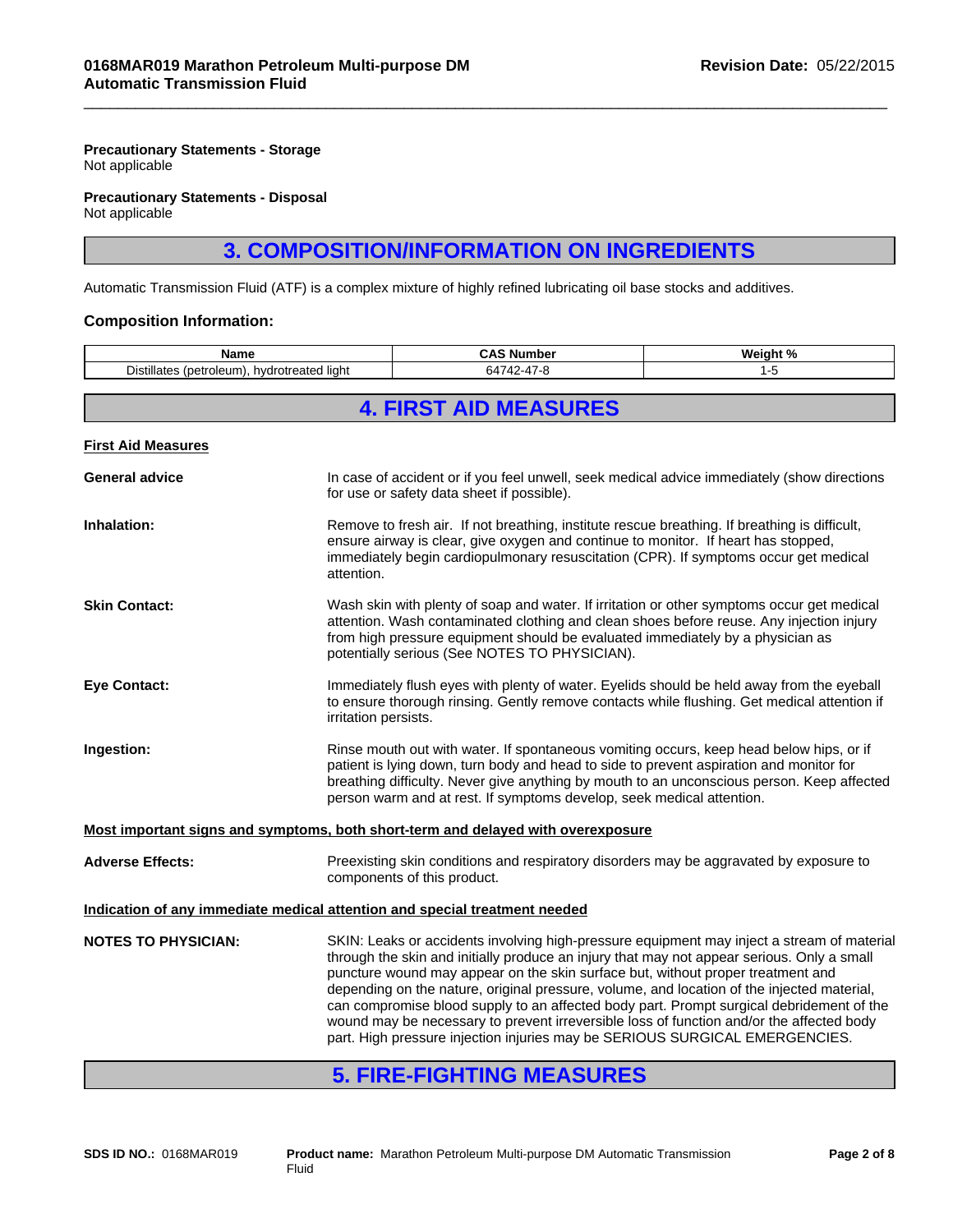## **Suitable extinguishing media**

For small fires, Class B fire extinguishing media such as CO2, dry chemical, foam (AFFF/ATC) or water spray can be used. For large fires, water spray, fog or foam (AFFF/ATC) can be used. Firefighting should be attempted only by those who are adequately trained and equipped with proper protective equipment.

 $\overline{\phantom{a}}$  ,  $\overline{\phantom{a}}$  ,  $\overline{\phantom{a}}$  ,  $\overline{\phantom{a}}$  ,  $\overline{\phantom{a}}$  ,  $\overline{\phantom{a}}$  ,  $\overline{\phantom{a}}$  ,  $\overline{\phantom{a}}$  ,  $\overline{\phantom{a}}$  ,  $\overline{\phantom{a}}$  ,  $\overline{\phantom{a}}$  ,  $\overline{\phantom{a}}$  ,  $\overline{\phantom{a}}$  ,  $\overline{\phantom{a}}$  ,  $\overline{\phantom{a}}$  ,  $\overline{\phantom{a}}$ 

## **Unsuitable extinguishing media**

Do not use a solid water stream as it may scatter and spread fire.

#### **Specific hazards arising from the chemical**

The product is not combustible per the OSHA Hazard Communication Standard, but will ignite and burn at temperatures exceeding the flash point.

## **Hazardous combustion products**

Smoke, carbon monoxide, and other products of incomplete combustion.

#### **Explosion data**

**Sensitivity to Mechanical Impact** No. **Sensitivity to Static Discharge** No.

# **Special protective equipment and precautions for firefighters**

Avoid using straight water streams. Water spray and foam (AFFF/ATC) must be applied carefully to avoid frothing and from as far a distance as possible. Avoid excessive water spray application. Use water spray to cool exposed surfaces from as far a distance as possible. Keep run-off water out of sewers and water sources.

| NFPA:<br>Health 1                                                                                                                                                                                    |  | Flammability 1                                                                                                                                                                                                                                                     | Instability 0 | Special Hazards -                                                                                                                                                                                                                                                                                                                                                                                                                                                                                                                                                                                                                                                        |  |  |
|------------------------------------------------------------------------------------------------------------------------------------------------------------------------------------------------------|--|--------------------------------------------------------------------------------------------------------------------------------------------------------------------------------------------------------------------------------------------------------------------|---------------|--------------------------------------------------------------------------------------------------------------------------------------------------------------------------------------------------------------------------------------------------------------------------------------------------------------------------------------------------------------------------------------------------------------------------------------------------------------------------------------------------------------------------------------------------------------------------------------------------------------------------------------------------------------------------|--|--|
|                                                                                                                                                                                                      |  | <b>6. ACCIDENTAL RELEASE MEASURES</b>                                                                                                                                                                                                                              |               |                                                                                                                                                                                                                                                                                                                                                                                                                                                                                                                                                                                                                                                                          |  |  |
| <b>Personal Precautions:</b>                                                                                                                                                                         |  | Keep public away. Isolate and evacuate area. Shut off source if safe to do so.                                                                                                                                                                                     |               |                                                                                                                                                                                                                                                                                                                                                                                                                                                                                                                                                                                                                                                                          |  |  |
| <b>Protective Equipment:</b>                                                                                                                                                                         |  | Use personal protection measures as recommended in Section 8.                                                                                                                                                                                                      |               |                                                                                                                                                                                                                                                                                                                                                                                                                                                                                                                                                                                                                                                                          |  |  |
| <b>Emergency Procedures:</b>                                                                                                                                                                         |  | Advise authorities and National Response Center (800-424-8802) if the product has<br>entered a water course or sewer. Notify local health and pollution control agencies, if<br>appropriate.                                                                       |               |                                                                                                                                                                                                                                                                                                                                                                                                                                                                                                                                                                                                                                                                          |  |  |
| <b>Environmental precautions:</b>                                                                                                                                                                    |  | Avoid release to the environment. Avoid subsoil penetration.                                                                                                                                                                                                       |               |                                                                                                                                                                                                                                                                                                                                                                                                                                                                                                                                                                                                                                                                          |  |  |
| <b>Methods and materials for</b><br>containment:                                                                                                                                                     |  | Prevent further leakage or spillage if safe to do so.                                                                                                                                                                                                              |               |                                                                                                                                                                                                                                                                                                                                                                                                                                                                                                                                                                                                                                                                          |  |  |
| Methods and materials for cleaning Use suitable absorbent materials such as vermiculite, sand, or clay to clean up residual<br>liquids. Recover and return free product to proper containers.<br>up: |  |                                                                                                                                                                                                                                                                    |               |                                                                                                                                                                                                                                                                                                                                                                                                                                                                                                                                                                                                                                                                          |  |  |
|                                                                                                                                                                                                      |  | <b>7. HANDLING AND STORAGE</b>                                                                                                                                                                                                                                     |               |                                                                                                                                                                                                                                                                                                                                                                                                                                                                                                                                                                                                                                                                          |  |  |
| <b>Safe Handling Precautions:</b>                                                                                                                                                                    |  | Use good personal hygiene practices. Wash thoroughly after handling. Use personal<br>and consistent state and local requirements.<br>considered serious. High pressure injection injuries may be SERIOUS SURGICAL<br><b>EMERGENCIES (See First Aid Section 4).</b> |               | Avoid contact with skin, eyes and clothing. Do not swallow. Avoid breathing vapors or mists.<br>protection measures as recommended in Section 8. Do not cut, drill, grind or weld on empty<br>containers since explosive residues may remain. Refer to applicable EPA, OSHA, NFPA<br>High-pressure injection of any material through the skin is a serious medical emergency<br>even though the small entrance wound at the injection site may not initially appear serious.<br>These injection injuries can occur from high-pressure equipment such as paint spray or<br>grease or guns, fuel injectors, or pinhole leaks in hoses or hydraulic lines and should all be |  |  |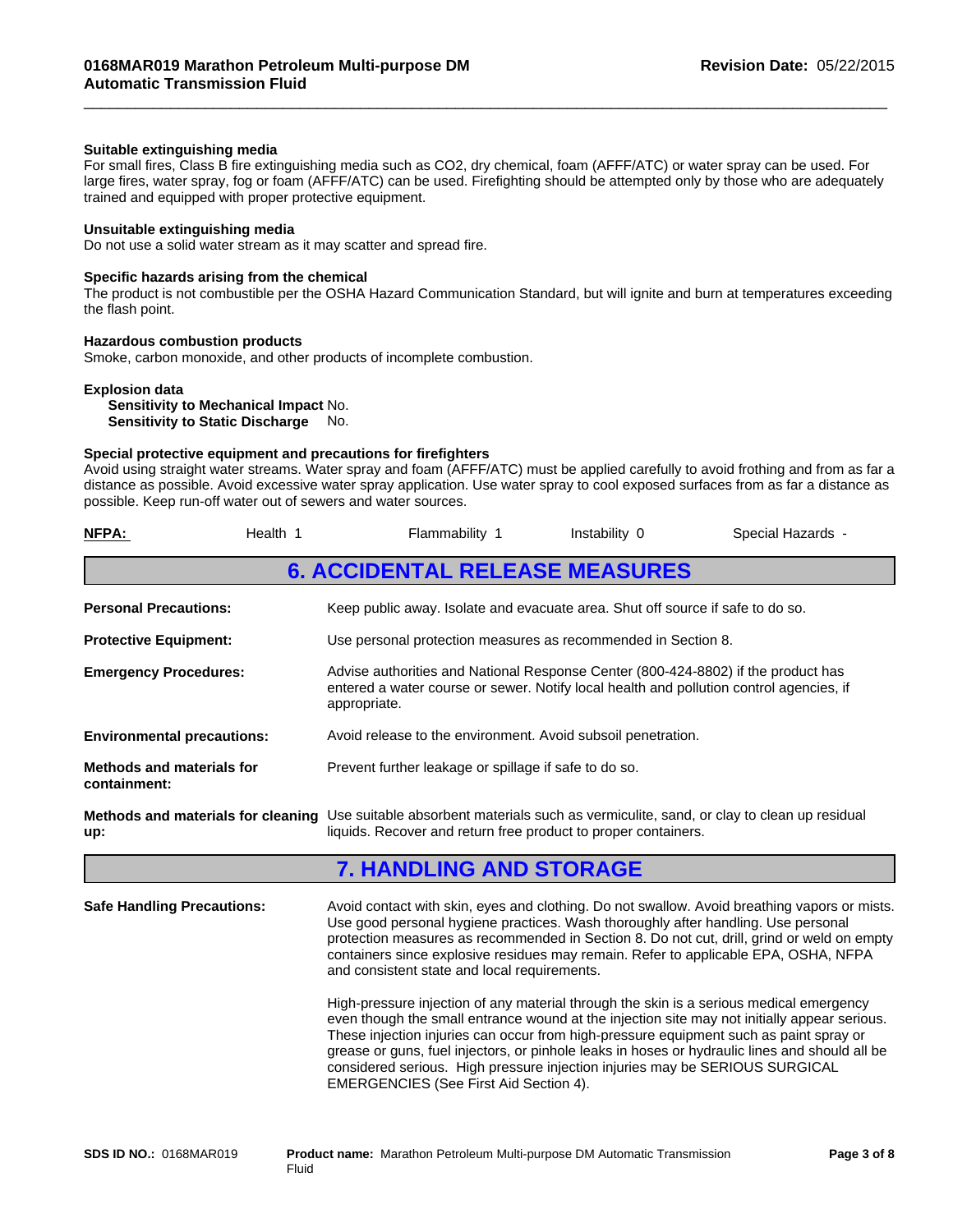**Storage Conditions:** Store in properly closed containers that are appropriately labeled and in a cool, well-ventilated area. Containers that have been opened must be carefully resealed and kept upright to prevent leakage. Store away from incompatible materials.

 $\overline{\phantom{a}}$  ,  $\overline{\phantom{a}}$  ,  $\overline{\phantom{a}}$  ,  $\overline{\phantom{a}}$  ,  $\overline{\phantom{a}}$  ,  $\overline{\phantom{a}}$  ,  $\overline{\phantom{a}}$  ,  $\overline{\phantom{a}}$  ,  $\overline{\phantom{a}}$  ,  $\overline{\phantom{a}}$  ,  $\overline{\phantom{a}}$  ,  $\overline{\phantom{a}}$  ,  $\overline{\phantom{a}}$  ,  $\overline{\phantom{a}}$  ,  $\overline{\phantom{a}}$  ,  $\overline{\phantom{a}}$ 

**Incompatible materials** Strong oxidizing agents.

# **8. EXPOSURE CONTROLS/PERSONAL PROTECTION**

| <b>Name</b>                                                  | <b>ACGIH TLV</b>                                                                                                                                        | <b>OSHA PELS:</b>                                                                                                                                                                                                                                                                                                                                               | <b>OSHA - Vacated PELs</b>                                                                                                                                                          | <b>NIOSH IDLH</b> |  |
|--------------------------------------------------------------|---------------------------------------------------------------------------------------------------------------------------------------------------------|-----------------------------------------------------------------------------------------------------------------------------------------------------------------------------------------------------------------------------------------------------------------------------------------------------------------------------------------------------------------|-------------------------------------------------------------------------------------------------------------------------------------------------------------------------------------|-------------------|--|
| Distillates (petroleum),<br>hydrotreated light<br>64742-47-8 | 200 mg/m <sup>3</sup> TWA<br>(total hydrocarbon vapor)<br>Skin - potential significant<br>contribution to overall<br>exposure by the cutaneous<br>route |                                                                                                                                                                                                                                                                                                                                                                 |                                                                                                                                                                                     |                   |  |
| Notes:                                                       | were vacated in 1992.                                                                                                                                   |                                                                                                                                                                                                                                                                                                                                                                 | The manufacturer has voluntarily elected to provide exposure limits contained in OSHA's<br>1989 air contaminants standard in its SDSs, even though certain of those exposure limits |                   |  |
| <b>Engineering measures:</b>                                 | vapors or mists.                                                                                                                                        | Local or general exhaust required when using at elevated temperatures that generate                                                                                                                                                                                                                                                                             |                                                                                                                                                                                     |                   |  |
| Personal protective equipment                                |                                                                                                                                                         |                                                                                                                                                                                                                                                                                                                                                                 |                                                                                                                                                                                     |                   |  |
| Eye protection:                                              |                                                                                                                                                         | Use goggles or face-shield if the potential for splashing exists.                                                                                                                                                                                                                                                                                               |                                                                                                                                                                                     |                   |  |
| Skin and body protection:                                    |                                                                                                                                                         | Wear neoprene, nitrile or PVA gloves to prevent skin contact. Glove suitability is based on<br>workplace conditions and usage. Contact the glove manufacturer for specific advice on<br>glove selection and breakthrough times. Wear appropriate protective clothing.                                                                                           |                                                                                                                                                                                     |                   |  |
| <b>Respiratory protection:</b>                               | fighting.                                                                                                                                               | Use an approved organic vapor chemical cartridge or supplied air respirators when material<br>produces vapors that exceed permissible exposure limits or excessive vapors are<br>generated. Observe respirator assigned protection factors (APFs) criteria cited in federal<br>OSHA 29 CFR 1910.134. Self-contained breathing apparatus should be used for fire |                                                                                                                                                                                     |                   |  |
| <b>Hygiene measures:</b>                                     | product.                                                                                                                                                | Handle in accordance with good industrial hygiene and safety practice. Avoid contact with<br>skin, eyes and clothing. Wash hands before breaks and immediately after handling the                                                                                                                                                                               |                                                                                                                                                                                     |                   |  |

# **9. PHYSICAL AND CHEMICAL PROPERTIES**

| Information on basic physical and chemical properties |                                                |  |  |  |
|-------------------------------------------------------|------------------------------------------------|--|--|--|
| <b>Physical State</b>                                 | Liquid                                         |  |  |  |
| Appearance                                            | <b>Red Liquid</b>                              |  |  |  |
| Color                                                 | Red                                            |  |  |  |
| Odor                                                  | Petroleum                                      |  |  |  |
| <b>Odor Threshold</b>                                 | No available data.                             |  |  |  |
| <b>Property</b>                                       | <b>Values (Method)</b>                         |  |  |  |
| <b>Melting Point / Freezing Point</b>                 | No available data.                             |  |  |  |
| Initial Boiling Point / Boiling Range                 | No available data.                             |  |  |  |
| <b>Flash Point</b>                                    | $>$ 180 °C $/$ $>$ 356 °F (Cleveland Open-Cup) |  |  |  |
| <b>Evaporation Rate</b>                               | No available data.                             |  |  |  |
| Flammability (solid, gas)                             | Not applicable.                                |  |  |  |
| Flammability Limit in Air (%)                         |                                                |  |  |  |
| <b>Upper Flammability Limit:</b>                      | No available data.                             |  |  |  |
| <b>Lower Flammability Limit:</b>                      | No available data.                             |  |  |  |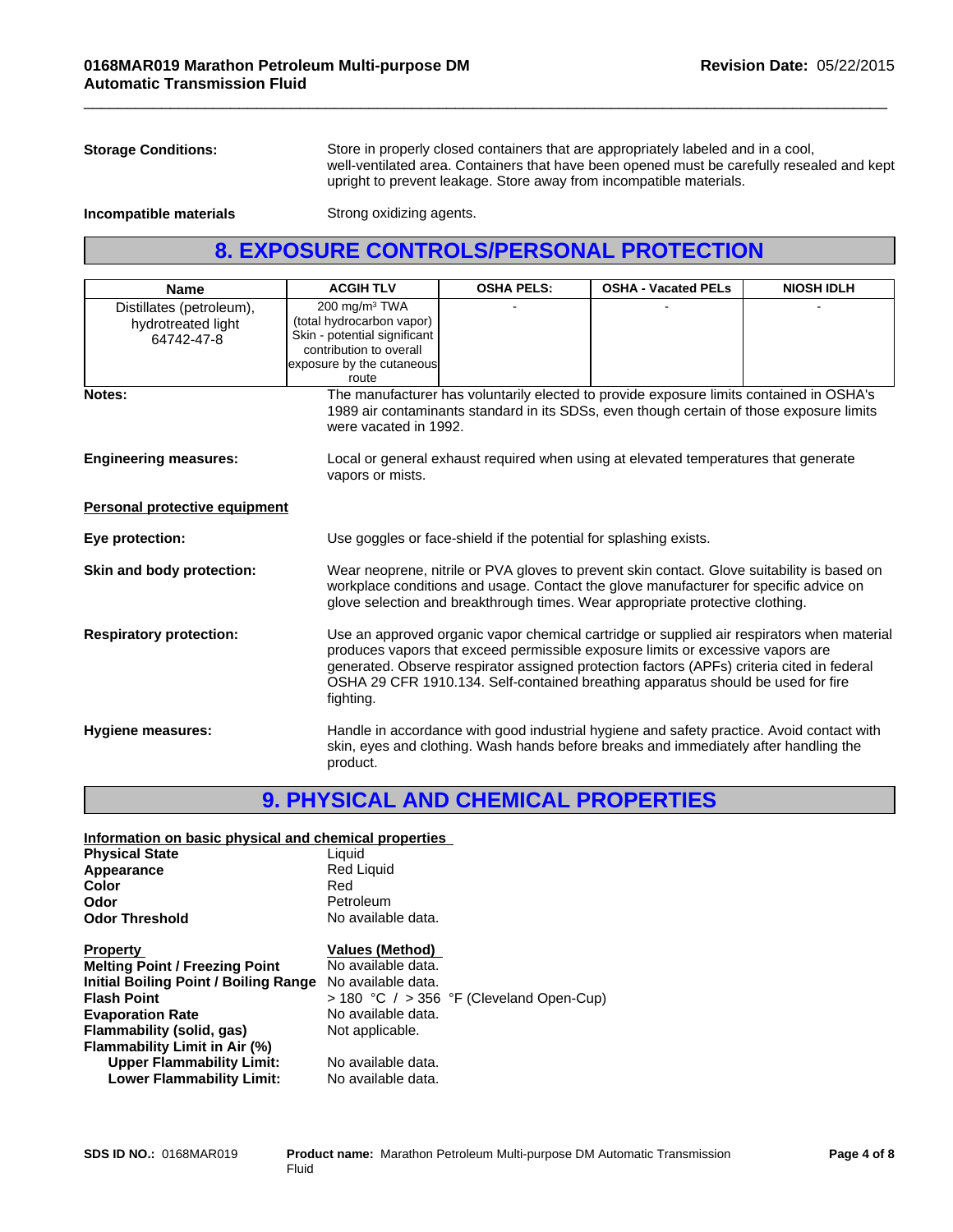# **0168MAR019 Marathon Petroleum Multi-purpose DM Automatic Transmission Fluid**

| <b>Vapor Pressure</b>                      | No available data.                    |
|--------------------------------------------|---------------------------------------|
| <b>Vapor Density</b>                       | No available data.                    |
| <b>Specific Gravity / Relative Density</b> | 0.849-0.859                           |
| <b>Water Solubility</b>                    | No available data.                    |
| Solubility in other solvents               | No available data.                    |
| <b>Partition Coefficient</b>               | No available data.                    |
| Decomposition temperature:                 | No available data.                    |
| pH:                                        | No available data.                    |
| <b>Autoignition Temperature</b>            | No available data.                    |
| <b>Kinematic Viscosity</b>                 | ≥ 29 mm2/s @ 40°C / 104°F (ASTM D445) |
| <b>Dynamic Viscosity</b>                   | No available data.                    |
| <b>Explosive Properties</b>                | No available data.                    |
| <b>Softening Point</b>                     | No available data.                    |
| <b>VOC Content (%)</b>                     | No available data.                    |
| <b>Density</b>                             | No available data.                    |
| <b>Bulk Density</b>                        | Not applicable.                       |

# **10. STABILITY AND REACTIVITY**

 $\overline{\phantom{a}}$  ,  $\overline{\phantom{a}}$  ,  $\overline{\phantom{a}}$  ,  $\overline{\phantom{a}}$  ,  $\overline{\phantom{a}}$  ,  $\overline{\phantom{a}}$  ,  $\overline{\phantom{a}}$  ,  $\overline{\phantom{a}}$  ,  $\overline{\phantom{a}}$  ,  $\overline{\phantom{a}}$  ,  $\overline{\phantom{a}}$  ,  $\overline{\phantom{a}}$  ,  $\overline{\phantom{a}}$  ,  $\overline{\phantom{a}}$  ,  $\overline{\phantom{a}}$  ,  $\overline{\phantom{a}}$ 

| <b>Reactivity</b>                       | The product is non-reactive under normal conditions. |
|-----------------------------------------|------------------------------------------------------|
| <b>Chemical stability</b>               | Stable under recommended storage conditions.         |
| Possibility of hazardous reactions      | None under normal processing.                        |
| Hazardous polymerization                | Will not occur.                                      |
| <b>Conditions to avoid</b>              | Sources of heat or ignition.                         |
| Incompatible materials                  | Strong oxidizing agents.                             |
| <b>Hazardous decomposition products</b> | None known under normal conditions of use.           |

# **11. TOXICOLOGICAL INFORMATION**

# **Potential short-term adverse effects from overexposures**

| <b>Inhalation</b>   | Overheating may produce vapors which may cause respiratory irritation, dizziness and<br>nausea. |
|---------------------|-------------------------------------------------------------------------------------------------|
| Eye contact         | Exposure to vapor or contact with liquid may cause mild eye irritation.                         |
| <b>Skin contact</b> | Prolonged or repeated exposure may cause dermatitis, folliculitis or oil acne.                  |
| Ingestion           | May cause irritation of the mouth, throat and gastrointestinal tract.                           |

## **Acute Toxicological data**

| Name                                                      | Oral LD50        | Dermal LD50           | <b>Inhalation LC50</b> |
|-----------------------------------------------------------|------------------|-----------------------|------------------------|
| Distillates (petroleum), hydrotreated light<br>64742-47-8 | 5000 mg/kg (Rat) | · 2000 mg/kg (Rabbit) | > 5.2 mg/L (Rat) 4 h   |

# **Delayed and immediate effects as well as chronic effects from short and long-term exposure**

This product is considered to have a low order of acute and chronic oral and dermal toxicity.

## **Adverse effects related to the physical, chemical and toxicological characteristics**

**Signs & Symptoms** Repeated or prolonged skin contact may cause drying, reddening, itching and cracking.

**SDS ID NO.:** 0168MAR019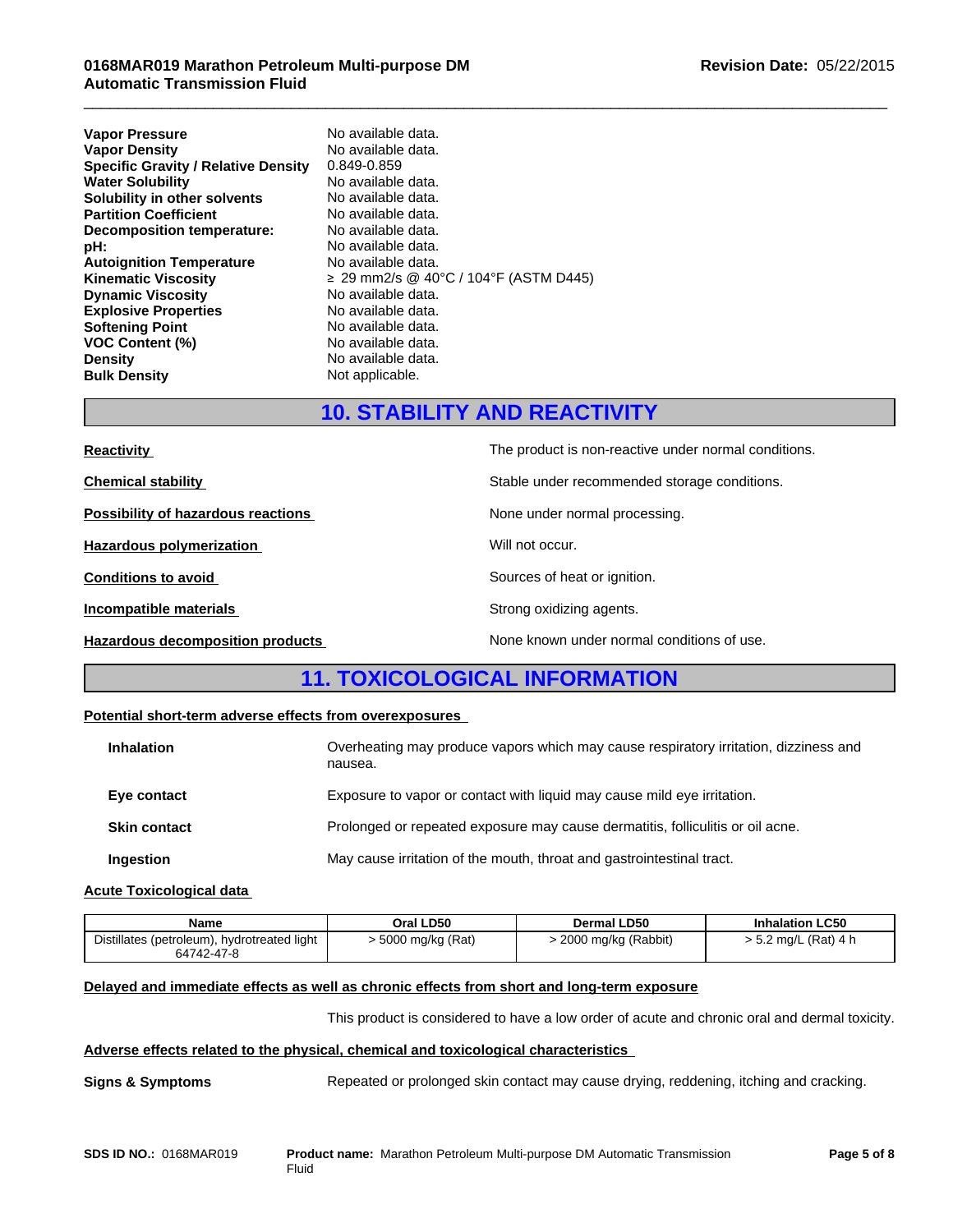**Sensitization** Not expected to be a skin or respiratory sensitizer.

 $\overline{\phantom{a}}$  ,  $\overline{\phantom{a}}$  ,  $\overline{\phantom{a}}$  ,  $\overline{\phantom{a}}$  ,  $\overline{\phantom{a}}$  ,  $\overline{\phantom{a}}$  ,  $\overline{\phantom{a}}$  ,  $\overline{\phantom{a}}$  ,  $\overline{\phantom{a}}$  ,  $\overline{\phantom{a}}$  ,  $\overline{\phantom{a}}$  ,  $\overline{\phantom{a}}$  ,  $\overline{\phantom{a}}$  ,  $\overline{\phantom{a}}$  ,  $\overline{\phantom{a}}$  ,  $\overline{\phantom{a}}$ 

**Mutagenic effects** None known.

| Carcinogenicity                                                     |                         | Cancer designations are listed in the table below. |            |             |
|---------------------------------------------------------------------|-------------------------|----------------------------------------------------|------------|-------------|
| <b>Name</b>                                                         | <b>ACGIH</b><br>(Class) | <b>IARC</b><br>(Class)                             | <b>NTP</b> | <b>OSHA</b> |
| Distillates (petroleum),<br>hydrotreated light<br>64742-47-8        | Not Listed              | Not Listed                                         | Not Listed | Not Listed  |
| <b>Reproductive toxicity</b>                                        | None known.             |                                                    |            |             |
| <b>Specific Target Organ Toxicity</b><br>(STOT) - single exposure   | Not classified.         |                                                    |            |             |
| <b>Specific Target Organ Toxicity</b><br>(STOT) - repeated exposure | Not classified.         |                                                    |            |             |
| <b>Aspiration hazard</b>                                            | Not classified.         |                                                    |            |             |

**12. ECOLOGICAL INFORMATION**

**Ecotoxicity No information available.** 

| <b>Name</b>                                                  | Algae/aquatic plants      | Fish                                        | <b>Toxicity to</b><br><b>Microorganisms</b> | <b>Crustacea</b> |
|--------------------------------------------------------------|---------------------------|---------------------------------------------|---------------------------------------------|------------------|
| Distillates (petroleum),<br>hydrotreated light<br>64742-47-8 |                           | 96-hr LC50 = $2.2 \text{ ma/l}$<br>Bluegill |                                             |                  |
| Persistence and degradability                                | No information available. |                                             |                                             |                  |

| <b>Bioaccummulation</b> | No information available. |
|-------------------------|---------------------------|
| Mobility in soil        | No information available. |
| Other adverse effects   | No information available. |

**13. DISPOSAL CONSIDERATIONS**

#### **Description of Waste Residues**

No information available.

## **Safe Handling of Wastes**

Handle in accordance with applicable local, state, and federal regulations. Use personal protection measures as required.

## **Disposal of Wastes / Methods of Disposal**

The user is responsible for determining if any discarded material is a hazardous waste (40 CFR 262.11). Dispose of in accordance with federal, state and local regulations.

#### **Methods of Contaminated Packaging Disposal**

Empty containers should be completely drained and then discarded or recycled, if possible. Do not cut, drill, grind or weld on empty containers since explosive residues may be present. Dispose of in accordance with federal, state and local regulations.

# **14. TRANSPORT INFORMATION**

**DOT (49 CFR 172.101):**

**SDS ID NO.:** 0168MAR019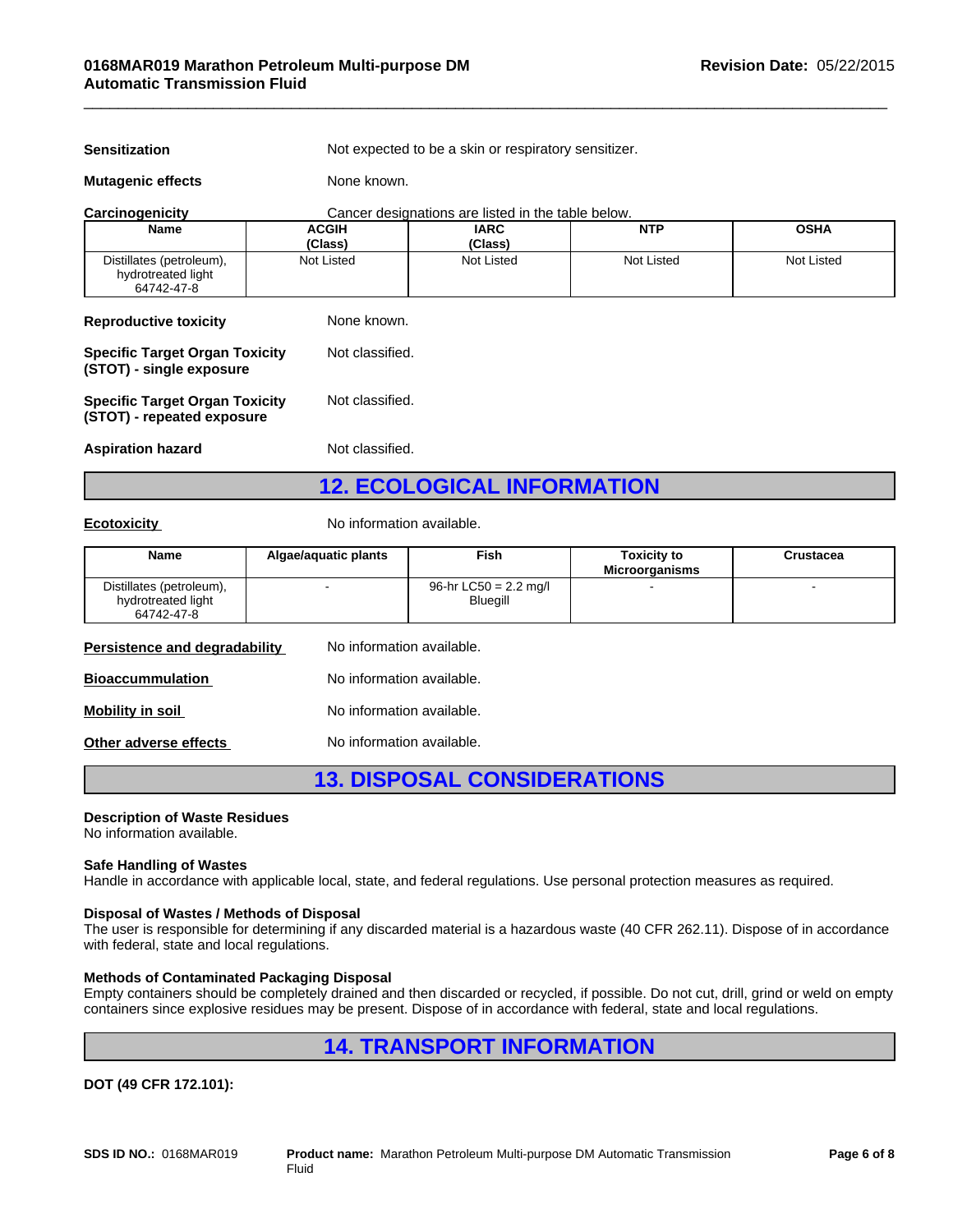| UN Proper shipping name:           | Not Regulated  |  |
|------------------------------------|----------------|--|
| <b>UN/Identification No:</b>       | Not applicable |  |
| <b>Transport Hazard Class(es):</b> | Not applicable |  |
| Packing group:                     | Not applicable |  |
| TDG (Canada):                      |                |  |
| UN Proper shipping name:           | Not Regulated  |  |
| <b>UN/Identification No:</b>       | Not applicable |  |
| <b>Transport Hazard Class(es):</b> | Not applicable |  |
| Packing group:                     | Not applicable |  |

# **15. REGULATORY INFORMATION**

#### **US Federal Regulatory Information:**

US TSCA Chemical Inventory Section 8(b): This product and/or its components are listed on the TSCA Chemical Inventory.

## **EPA Superfund Amendment & Reauthorization Act (SARA):**

**SARA Section 302:** This product may contain component(s) that have been listed on EPA's Extremely Hazardous Substance (EHS) List:

 $\overline{\phantom{a}}$  ,  $\overline{\phantom{a}}$  ,  $\overline{\phantom{a}}$  ,  $\overline{\phantom{a}}$  ,  $\overline{\phantom{a}}$  ,  $\overline{\phantom{a}}$  ,  $\overline{\phantom{a}}$  ,  $\overline{\phantom{a}}$  ,  $\overline{\phantom{a}}$  ,  $\overline{\phantom{a}}$  ,  $\overline{\phantom{a}}$  ,  $\overline{\phantom{a}}$  ,  $\overline{\phantom{a}}$  ,  $\overline{\phantom{a}}$  ,  $\overline{\phantom{a}}$  ,  $\overline{\phantom{a}}$ 

| Name                                                                        | <b>Section 302 Extremely</b><br>CEDC'<br><b>A/CADA</b><br><sup>.</sup> Hazardous<br>эΓ<br><b>Substances and TPQs</b> |
|-----------------------------------------------------------------------------|----------------------------------------------------------------------------------------------------------------------|
| .<br><b>Distillates</b><br>drotreated<br>, oleum<br>hw.<br>∵liaht.<br>petr. | NÆ                                                                                                                   |

**SARA Section 304:** This product may contain component(s) identified either as an EHS or a CERCLA Hazardous substance which in case of a spill or release may be subject to SARA reporting requirements:

| Name                                        | <b>CERCLA/SARA - Hazardous Substances and their</b><br><b>Reportable Quantities</b> |
|---------------------------------------------|-------------------------------------------------------------------------------------|
| Distillates (petroleum), hydrotreated light | N۵                                                                                  |

**SARA:** The following EPA hazard categories apply to this product:

None

**SARA Section 313:** This product may contain component(s), which if in exceedance of the de minimus

threshold, may be subject to the reporting requirements of SARA Title III Section 313 Toxic Release Reporting (Form R). **Name CERCLA/SARA 313 Emission reporting:**

| наше                                                                | <b>ULINULATUATIVE UTILISSION TEDULINIUS.</b> |
|---------------------------------------------------------------------|----------------------------------------------|
| $\cdots$<br>(petroleum)<br>Distillates ∶<br>hydrotreated<br>' liaht | None                                         |
|                                                                     |                                              |

# **State and Community Right-To-Know Regulations:**

The following component(s) of this material are identified on the regulatory lists below:

Distillates (petroleum), hydrotreated light

| Louisiana Right-To-Know:                            | Not Listed. |
|-----------------------------------------------------|-------------|
| California Proposition 65:                          | Not Listed. |
| New Jersey Right-To-Know:                           | Not Listed. |
| Pennsylvania Right-To-Know:                         | Not Listed. |
| Massachusetts Right-To Know:                        | Not Listed. |
| Florida Substance List:                             | Not Listed. |
| Rhode Island Right-To-Know:                         | Not Listed. |
| Michigan Critical Materials Register List:          | Not Listed. |
| Massachusetts Extraordinarily Hazardous Substances: | Not Listed. |
| California - Regulated Carcinogens:                 | Not Listed. |
| Pennsylvania RTK - Special Hazardous                | Not Listed. |
| Substances:                                         |             |